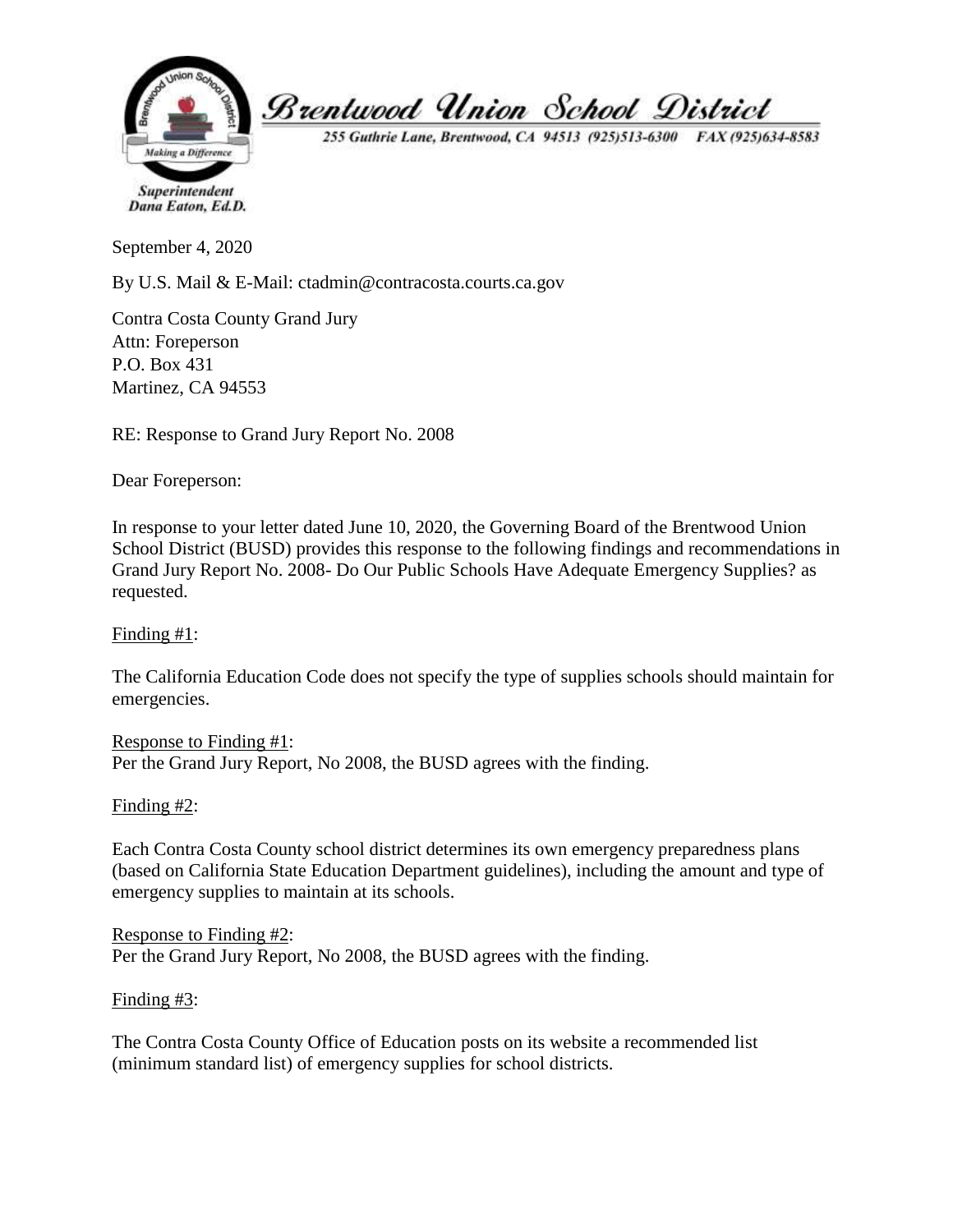

255 Guthrie Lane, Brentwood, CA 94513 (925)513-6300 FAX (925)634-8583

Dana Eaton, Ed.D.

Response to Finding #3:

Per the Grand Jury Report No 2008, the BUSD agrees with the finding.

Finding #4:

Some Contra Costa County school districts did not demonstrate that they maintain supplies in conformity with the Contra Costa County Office of Education minimum standard list.

#### Response to Finding #4:

The District partially disagrees with the finding. The District has not verified whether other school districts maintain supplies in conformity with the County Office of Education's minimum standard list.

## Finding #5:

Some Contra Costa County school districts fund purchasing and replenishment of emergency supplies through their annual budgets, but most school districts in Contra Costa County fund them through parent or community donations.

## Response to Finding #5:

Per the Grand Jury Report No 2008, the BUSD agrees with the finding.

## Finding #6:

Contra Costa County school districts can apply for federal, state, corporate or non-profit organization grants to help pay the cost of acquiring and maintaining school emergency supplies.

## Response to Finding #6:

Per the Grand Jury Report No 2008, the BUSD agrees with the finding.

## Finding #7:

Each Contra Costa County school district has either a designated safety/ resource officer or a school administrator who fills the safety/ resource officer role.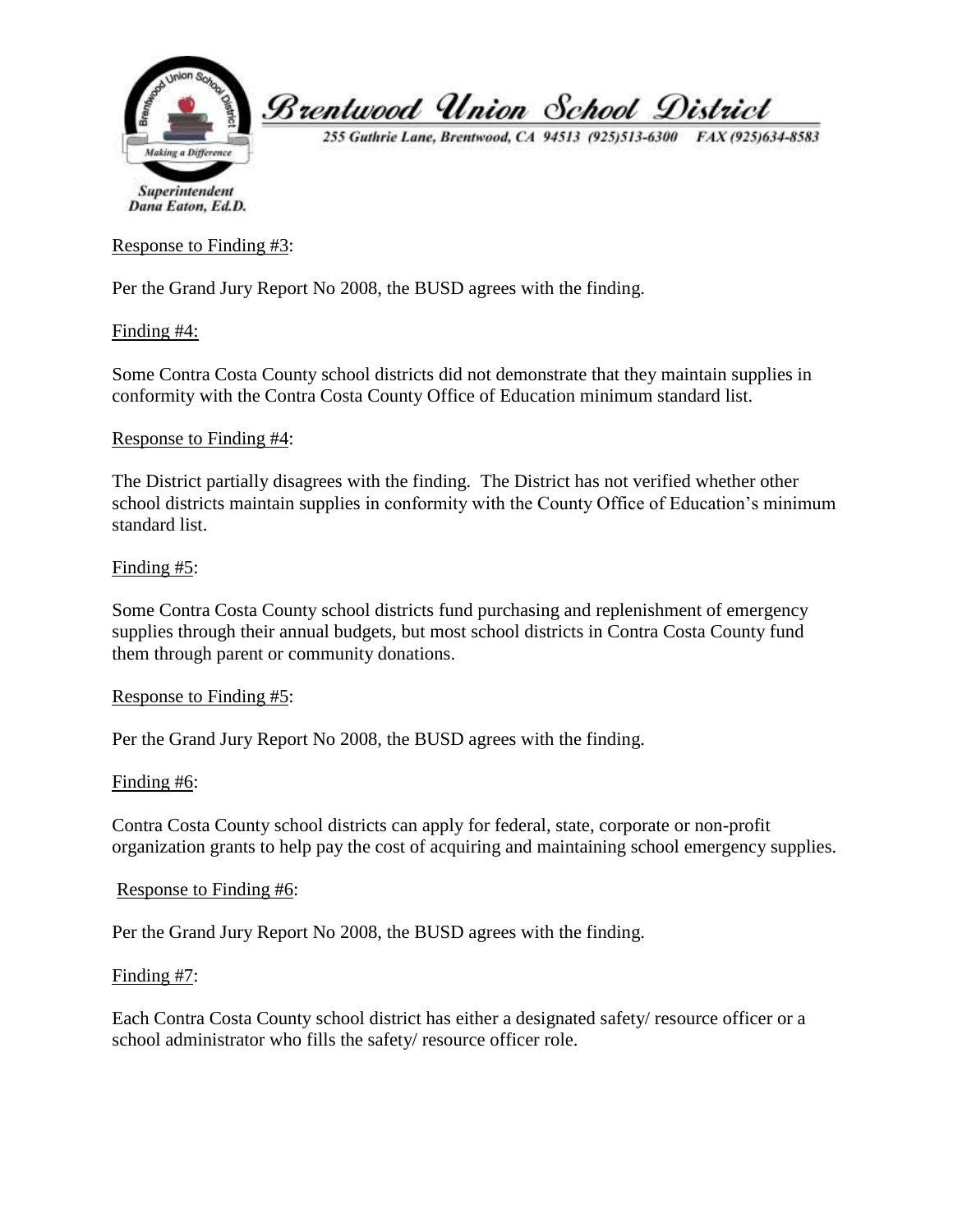

255 Guthrie Lane, Brentwood, CA 94513 (925)513-6300 FAX (925)634-8583

Dana Eaton, Ed.D.

Response to Finding #7:

Per the Grand Jury Report No 2008, the BUSD agrees with the finding.

Finding #8:

There is no legal requirement that teachers renew CPR and First Aid certification training after teachers initially obtain their teaching credential.

## Response to Finding #8:

Per the Grand Jury Report No 2008, the BUSD agrees with the finding.

## **Recommendations**

#### Recommendation #1:

Each Contra Costa County school district board should consider adopting the Contra Costa County Office of Education Emergency Supplies list (minimum standard list) for its schools and identifying funding sources to purchase the supplies, by December 31, 2020.

## **Response to Recommendation #1:**

This recommendation has not yet been fully implemented, but will be implemented in the future. The list requires further analysis and updating of supplies. All BUSD sites will be updated by December  $31<sup>st</sup>$ , 2020

## Recommendation #3:

The Contra Costa County school district boards should consider applying for federal, state, corporate, and non-profit organization grants to fund the acquisition of school emergency supplies, by June 30, 2021.

## **Response to Recommendation #3:**

This recommendation requires further analysis. Generally, each school sites have supplies and are supported by local grants and nonprofits, including parent organizations. Further analysis of state and federal grants to support this endeavor will need to be explored.